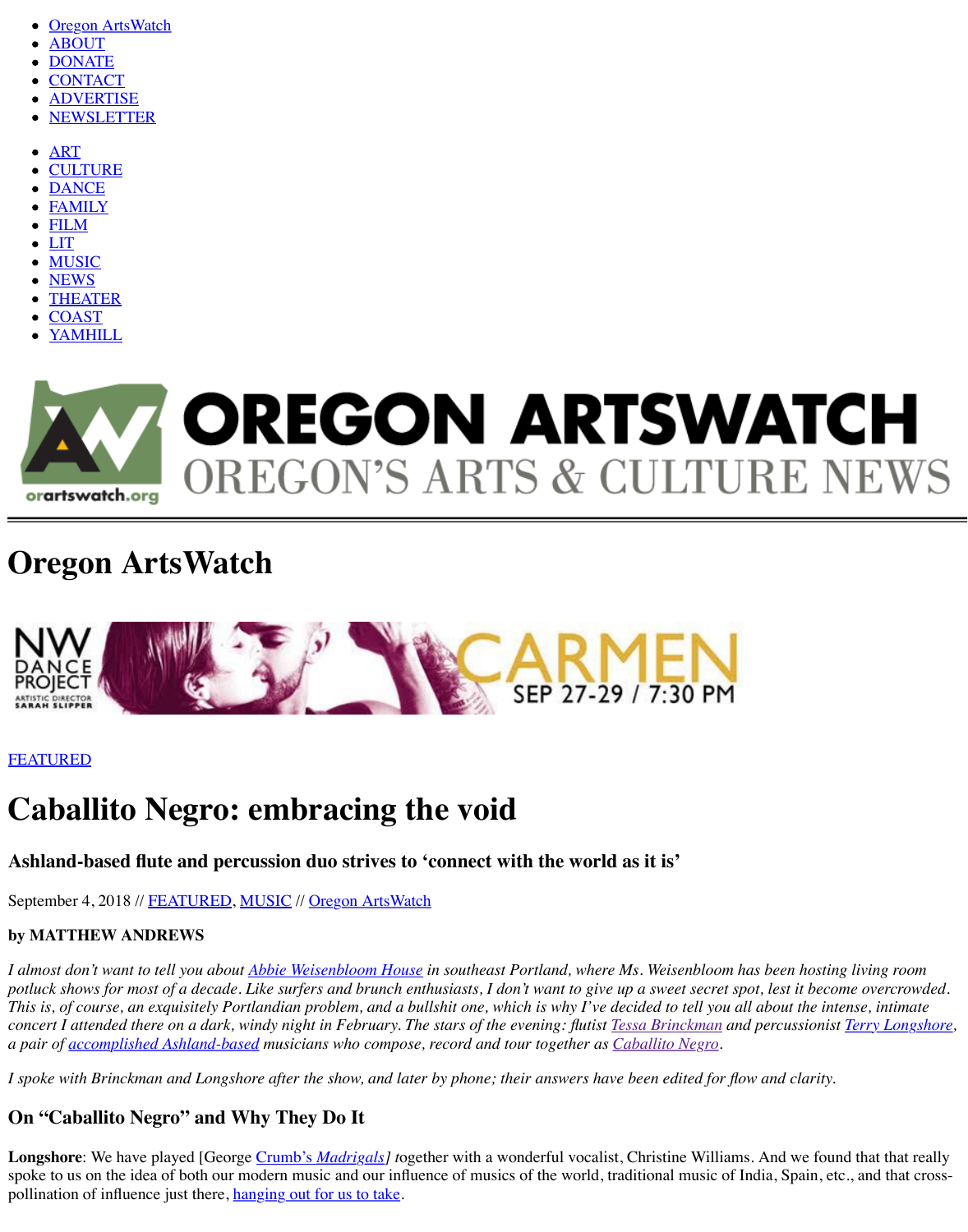**Brinckman**: I like also the translation: you can say "little black horse" or "little dark horse," the English expression of being a dark horse. I like that. The idea of going where music is not nice but meaningful and necessary is something we are both quite fond of.



#### Longshore & Brinckman

There is always that moment, right before you're about to go do performance and you've worked so hard and there is so much stuff and so many bits and pieces that can go wrong, and you think "what the hell was I thinking?" There is always that moment, and then the opposite of that is this ridiculous enthusiasm for music that is a visceral addiction. I can't not do it.

Longshore: It's the same thing for me. Once I started doing it, I couldn't stop. It's the combination of physical, mental, emotional, spiritual reward I get from doing it. And I know what it feels like when I am inspired by someone else's art. And I always aspire to do that myself. I think some of the most rewarding things are when you know you've been moved by a performance you've given and it has moved someone. That you connected with someone at that level is a very special feeling.

**Brinckman**: I feel also that what we are doing is connecting with the world as it is. It's not sticking our faces towards the wall and being separate from the world. It's not ignoring the pain in what's going on. And to really get mixed up in it is a worthy thing. I don't want to be the kind of artist that is separate from it. Because I would feel ashamed. I feel a responsibility to connect with what is going on and not ignore something. So all the issues that are hot, getting hotter, there is always a way to react with it artistically.

My favorite art of anybody's engages who we are. Using our privilege for good deeds. The good witches. Using our powers for good.

#### **A Music Salon in Southeast Portland**

*An assortment of percussion instruments covered the little stage area, toy pianos and various flutes filling the rest of the space, a rug on the floor for Brinckman and Longshore to sit and play on. Chairs lined the living room, spilling over into the den, where I huddled under maps and books and [tchotchkes](https://en.wikipedia.org/wiki/Tchotchke) and other souvenirs from Weisenbloom's travels. An old upright piano anchored one wall, bookcases framed the others, a busy back kitchen buzzed with popping wine corks and potluck leftovers and audience chatter.*



*Upstage, the musicians were flanked by a drawing of [Pan](https://en.wikipedia.org/wiki/Pan_(god)) on the left and some [Rothko](https://en.wikipedia.org/wiki/Mark_Rothko)-esque miniature to the right. Appropriate in myriad ways, that pair, Pan's divine chthonic* flute and Rothko's divine foursquare order indicative of the **Apollonian-Dionysian spirit** in the house, classically *trained musicians performing wildly personal intercultural modern music for a tribe of tipsy enthusiasts passing around hand-folded programs*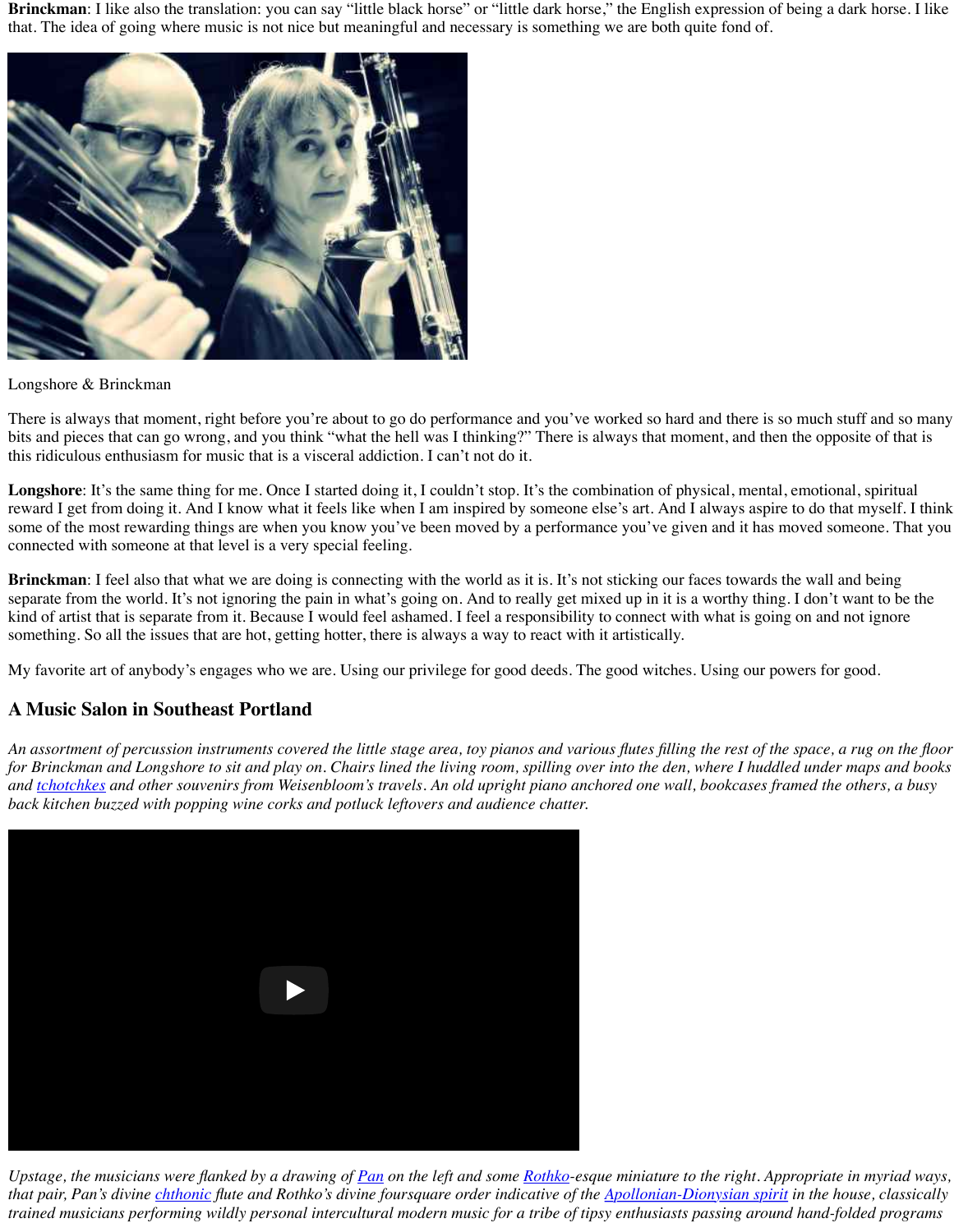#### *in a dimly lit living room.*

*It turns out Brinckman once lived in this same neighborhood, had in fact known Weisenbloom when she first turned her home into a music venue.*

## **On Playing Weisenbloom House**

**Brinckman**: Abbie was a neighbor of mine. I used to live right in that block. She has done an amazing job making a series of it work. She's dedicated. She's truly created a Parisian salon—she used to live in France, so she knows what she is doing. And she really wants to bring the world, as she says, to her house. What is beautiful about it is she gets people communing—eating and drinking—especially in the drinking before the concert, they're in a space where they just want to connect. They're not inhibited or wondering how comfortable they feel. They're in it with us.

Longshore: I agree. I want to feel like I communicated with the audience, that I got something back from them, that I gave something to them, that there was energy moving between. I love that energy transfer.

And that's what we long for as musicians—that we're not just kind of objects on stage. People crave things from us, demand things from us, and there is this kind of loop of energy that goes along. It's always a competition going on with the audience, and you absolutely need that, otherwise you might as well stick on a CD and leave.

The whole thing with classical music is that it can tend to become an object onstage, which is really sad. It's never what you want. You want the sense of the same visceral claiming that goes on in a rock concert. You absolutely want that in a classical concert.

### **Alone, Together**

*The duo's program, Alone | Together, alternated music and poetry, adding a strongly ritualistic element to the otherwise low-key, familiar vibe. A little [psychedelic incense](https://irrationalgeographic.wordpress.com/tag/oracle-at-delphi/) and I could have believed we were in some [Delphic cave](https://www.nytimes.com/2002/03/19/science/for-delphic-oracle-fumes-and-visions.html) listening to oracular chants and prophecies. The evocation of this ancient spirit was no accident: flute, drum, and voice are among the oldest musical instruments known to humanity, and the separation of [music and poetry is s](https://en.wikipedia.org/wiki/Lascaux)[trictly a modern invention](https://www.theguardian.com/books/2016/jun/07/cerys-matthews-poetry-and-music-closely-think)[. It was easy to imagine a tribe of our distant ancestors gathering in some cave in the French](https://en.wikipedia.org/wiki/Lascaux) countryside, sipping fruit wine and noshing on mushrooms and mastodon stew while antler-crowned shamans enacted proto-Homeric fireside performances of their animated story rites.*



#### Caballito Negro at Weisenbloom House

*Caballito Negro laid out a smorgasbord of musico-poetic modern music and poetry on this antique bed of cozy camaraderie. The show opened with a short piece by no less a new music luminary than [David Lang,](http://www.orartswatch.org/david-lang-from-iconoclast-to-eminence/) himself [a keen exponent of ritual experiences](https://www.theguardian.com/music/2016/jun/29/david-lang-interview-memorial-ground). The duo presented their arrangement of Lang's* [Wed](https://www.youtube.com/watch?v=YtXe95jjZJE)*, originally composed for solo piano as one of his "[memory pieces](http://davidlangmusic.com/music/memory-pieces)" dedicated to departed friends and later arranged [for Kronos Quartet. In this duo version, Longshore's glimmering glockenspiel laid out the work's higher rhythmic anchor while Brinckman](https://davidlangmusic.com/music/wed-arr-string-quartet) performed Lang's characteristically chromo-tonal chord sequences on her [melodica](https://en.wikipedia.org/wiki/Melodica). That latter touch haunted me, as Brinckman used her fine flutist breath control to carefully sculpt chords originally written for the percussive piano. The arrangement's handheld compactness made me think of street corners, bistros, balconies—this vivid, expressive music could be performed anywhere.*

### **On Collaboration**

**Longshore**: We've always had an agreement with each other that we bring different ideas to the table, and if one of us really isn't into it, then one of us says forget it. It isn't worth someone trying to force themselves to like a piece or a certain thing. We'd rather put our energy into things we are both excited about. We're dedicated to finding or creating or having created for us music that we are very passionate about playing and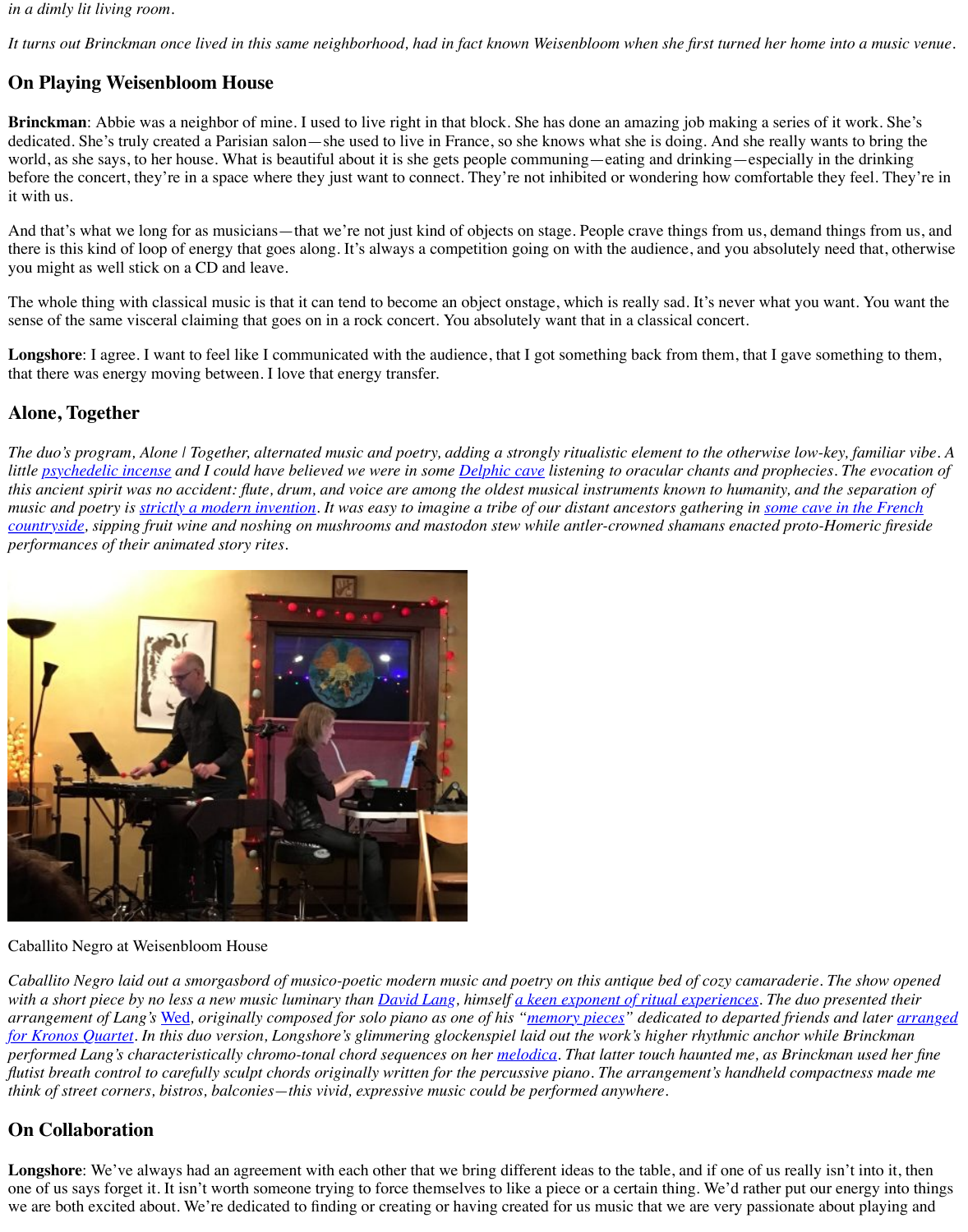that we connect with in a very deep and spiritual way and not just for the sake of playing.

**Brinckman**: Definitely. There is so much music in the world to play. Composing together, we both bring different ideas—at different times both of us will have a bug in our ear about certain things we are thinking about. There is always an element of being graceful and interested in what someone else really, really wants and noticing how you really feel about it, but giving it time to simmer, giving it time to really cook before you say "yes I really want that" or "no I'm not really feeling it." That gracefulness is a really important part of collaboration, sharing creativity. That way you don't drop your own needs, but you also include someone else's. That's really important because the music profession is so gruesome, so grueling, that you have to have energy—you have to do things that give energy back.

# **Poetry, Science Fictions, Faith and Spirituality**

*Brinckman recited her poem "Your Rocket Ship is a Corncob" as a lead-in for her solo composition* Blazing World, *an ode to 17th-century [speculative fiction writer Margaret Cavendish. Brinckman's poetry mashed up Ramones lyrics, a breakdown of the sordid labor history of a](https://www.theguardian.com/global-development/2016/jan/19/children-as-young-as-seven-mining-cobalt-for-use-in-smartphones-says-amnesty) computer chip, lines about a Puerto Rican moon landing, and a quote from the* [Earthseed Book of the Living I](https://godischange.org/the-book-of-the-living/) *invented by [Octavia Butler](https://en.wikipedia.org/wiki/Octavia_E._Butler) in her novel* [Parable of the Sower](https://www.biblegateway.com/passage/?search=Matthew+13&version=NIV): "The child in each of us knows paradise." Brinckman's music united **[Baroque flute](http://www.oldflutes.com/baroq.htm)** melodies with *electroacoustic accompaniment based on Australian astrophysicist [Paul Francis](https://www.edx.org/bio/paul-francis)' sonifications of the [Orion constellation](https://en.wikipedia.org/wiki/Orion_(constellation)) and a [black hole](https://en.wikipedia.org/wiki/Black_hole). Dense stuff, appropriate for a wintry cave ceremony.*

*Longshore's poem "Why?" preceded the duo's co-composed* That Which Colors the Soul*, which closed the concert. The poem, a meditation on [questions of faith and ministry, led straight into the Indian-classical-inspired music, fluty raga riffs and electronic drones and Longshore's hand](https://www.roland.com/us/products/handsonic_hpd-20/)drum-synthesizer thingy, the duo whirling away on their melodically rich and rhythmically complex music, coloring our minds.*

**Brinckman**: We wanted to wrestle with us Westerners playing a piece that is Indian, with a culture that is vast and mysterious because it is so huge. It is a never-ending universe as you get into Indian music. We wanted to combine that with our consciousness of what we understand our existence to be as Westerners. So Terry came up with the wonderful backing track, which is not like [a usual tambura](https://www.youtube.com/watch?v=6ig0q3-hg8E)—a very settling and harmonious thing where the heavens will open up because everything aligns perfectly—but is really kind of unsettling. I think that represented Western philosophy, the sense of restlessness and questioning which has both positive aspects and negative aspects. I was interested in us expressing where we are as people living in the United States, with a deep love and appreciation and experience of Indian music, but also bringing the experience of what it means to be alive now.

## **On Spirituality and Indian Music in The West**

*The music and poetry wove all together like this for something like two hours, which felt <u>too long but not in a bad way</u>. [Wally Gunn'](http://www.wallygunn.com/)s crossrhythmic* [Bare White Bones,](https://www.youtube.com/watch?v=GT5uwyNk-JM) *[Christopher Adler'](https://en.wikipedia.org/wiki/Christopher_Adler)s loony* [The Toy Robot's Mechanical Heart](https://vimeo.com/199201588), *and Brinckman & Longshore's wonderfully spooky original composition* [Phantom Canyon](https://soundcloud.com/tessa-brinckman/aiffconcert-phantomcanyon-april2018) *all played around with the familiar sound world of post-modernist contemporary-classical syncretism, interlaced with spoken word passages from ["Prophet of the Space Age"](https://www.smh.com.au/entertainment/prophet-of-the-space-age-20080320-gds5yt.html) [Arthur C. Clarke](https://en.wikipedia.org/wiki/Arthur_C._Clarke), Ashland poet [Amy Miller,](http://literaryashland.org/?p=1881) memoirist [Adrian Shirk,](https://www.adrianshirk.com/)*

**Longshore**: ["Why?"] is an embellished retelling of my experience as a kid, trying to get my mind around what they taught in church, which was if we didn't accept Jesus as our personal savior we were going to burn in hell. I couldn't get my mind around that, that a loving God could actually do that. It stuck with me a long time and really challenged my faith, and ultimately I kind of lost that.



#### Caballito Negro

I went to India in 1998. That was a huge awakening for me, to see that spirituality was not necessarily separate from [everyday life]. We're so segregated here in the United States. You're religious or you're not, you're black or you're white, you're this or you're that. When I was in India, I was struck by how I was constantly touched by and surrounded by a feeling of spirituality. It was just part of everyday life, everywhere you looked.

## **Poetry, Music, Ritual**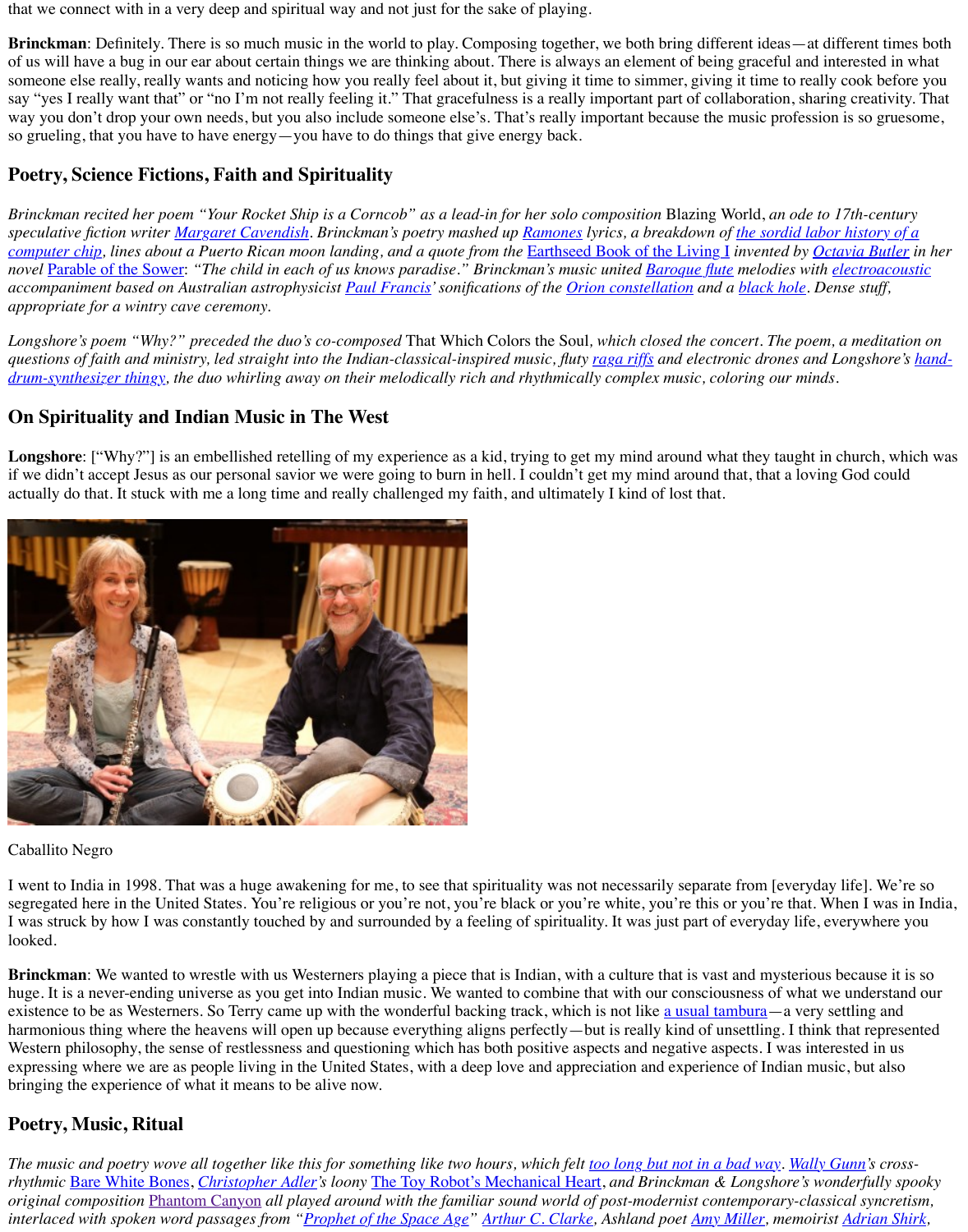*even a bit of translated [Scottish balladry in Gunn's piece.](http://www.wallygunn.com/music/barewhitebones/)*



Longshore performs 'Aphasia' at Weisenbloom House.

*One composition I have to describe in more detail: Longshore's performance of [Stanford](https://www.stanford.edu/) composition professor [Mark Applebaum](https://alumni.stanford.edu/get/page/magazine/article/?article_id=32414)'s gestural composition* [Aphasia](https://www.youtube.com/watch?v=wWt1qh67EnA)*. Longshore and the [SOU](https://sou.edu/) percussion ensemble [recorded](http://www.terrylongshore.com/2015/07/mark-applebaum-30/) Applebaum's strangely layered edifice* [30](https://www.youtube.com/watch?v=XRN0lScCnAQ) *a couple years ago, but* Aphasia *requires no equipment other than a speaker and a chair and a performer willing and able to perform the work's detailed face and body movements. At first I thought Longshore was using some sort of [Imogen Heap type haptic system](https://www.youtube.com/watch?v=7oeEQhOmGpg) to trigger the sound samples, but it turned out to be simpler and weirder: [the score](http://londontreatise.blogs.wesleyan.edu/files/2011/06/APPLEBAUM-Aphasia1.pdf) lays out the movements and sounds, and the performer simply performs the gestures in sync with the recorded grunts and whistles. I asked myself what [kind of a human being](https://news.stanford.edu/news/2012/february/applebaum-aphasia-music-020312.html) would compose such a thing, and [what kind of musician](https://www.youtube.com/watch?v=1IdohpFQGgg&t=2096s) would perform it. Portland culture is particularly notorious for such performance art gimmicks, but this was easily the best one I've seen.*

**Brinckman**: I am kind of a [Luddite](https://en.wikipedia.org/wiki/Luddite) in the sense that I love playing instruments that I can feel through my body—the vibrations, the sounds. I don't dive massively into programs that are complex because that takes all my time and energy and makes me unhappy. I have written a number of solo pieces where I know we'll use electroacoustic stuff, and I'm using [GarageBand](https://en.wikipedia.org/wiki/GarageBand) or very basic programs. I have noticed that we both really love the tactile aspect of being a musician. "Do we have this thing that we really need?" Being little red hens, we'll make it ourselves.

Longshore: I'm kind of the same way. I collaborate a lot with composers that use really advanced tools like [Max/MSP](https://en.wikipedia.org/wiki/Max_(software)), but I've never really dived into that world myself. I have a degree in computer amplification and I know my way around computers really well, but I'm like Tessa— I'd rather play a real instrument most of the time.

# **Little Red Hens**

**Brinckman**: It is more like "what do I hear in my head? How do I get there? Is it through an instrument or something electronic? What's the most basic way I can do this without having to suffer through learning something that will change literally in six months and annoy me again?" But I'm amazed by the sounds electronics can produce. There is something so seductive about it. And my favorite thing is where there is interaction between electronics and instruments that are engineered or made feasible by bodies. To me, the body is central—the human, the human experience, the sensory experience—and from there out, you can build stuff.